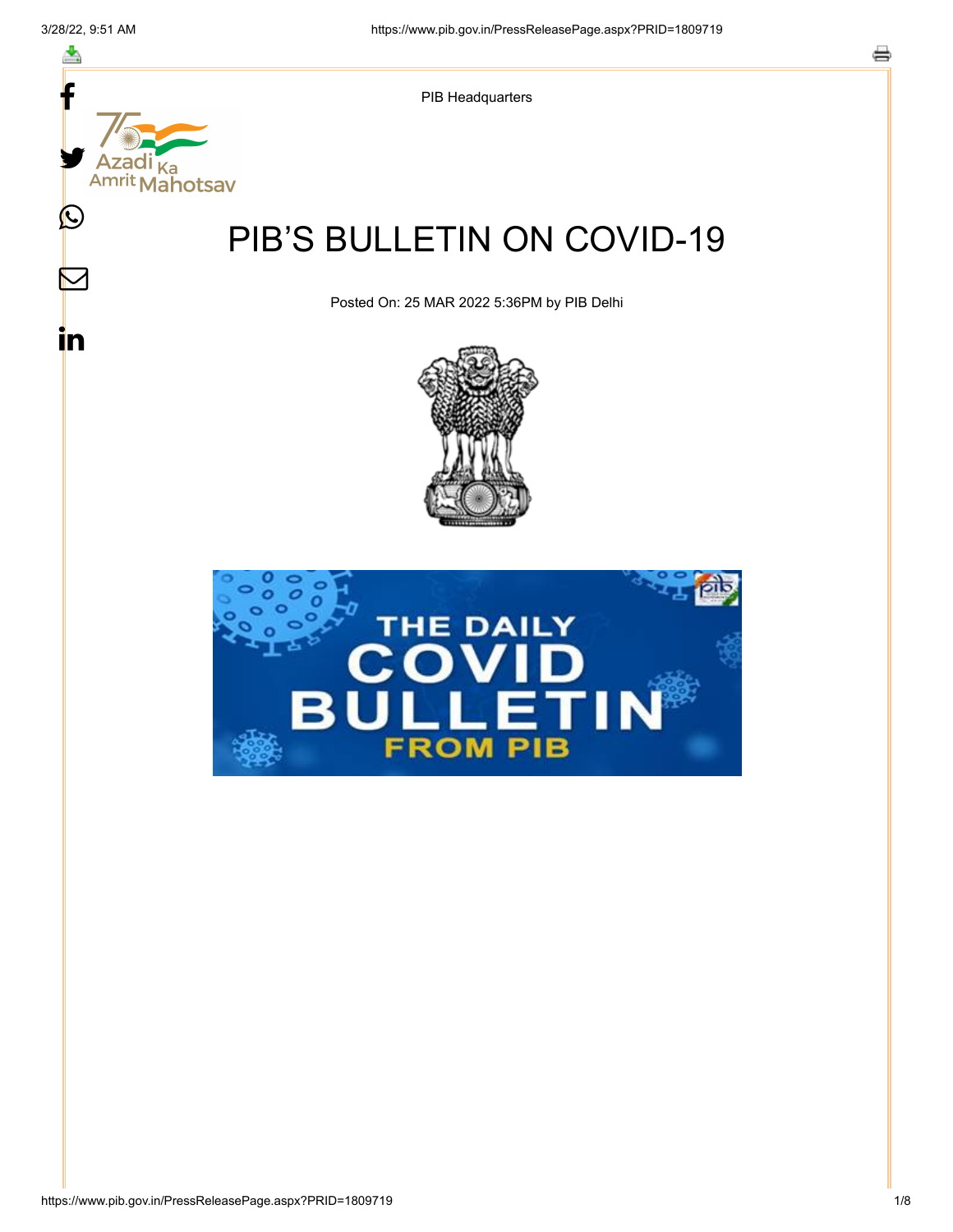

**78.56 cr Total Tests conducted so far; 6,91,425 tests conducted in the last 24 hours**

**#Unite2FightCorona #IndiaFightsCorona**

## **PRESS INFORMATION BUREAU**

## **MINISTRY OF INFORMATION & BROADCASTING**

#### **GOVERNMENT OF INDIA**

**\*\*\*\*\*** 

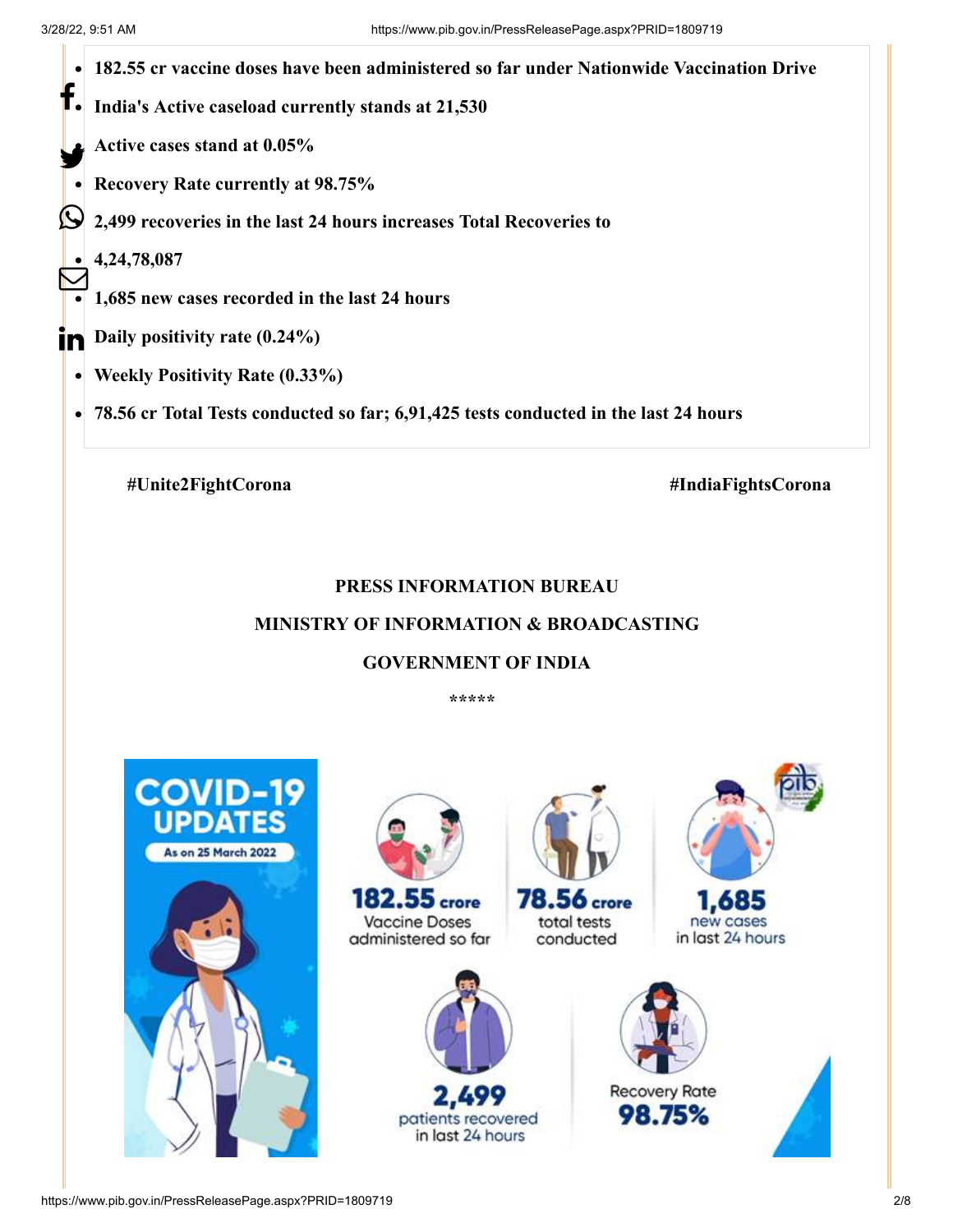3/28/22, 9:51 AM https://www.pib.gov.in/PressReleasePage.aspx?PRID=1809719



**India's Cumulative COVID-19 Vaccination Coverage exceeds 182.55 Cr**

**More than 90 lakh vaccine doses administered for age group 12-14 years**

**India's Active caseload declines to 21,530 today; stands at 0.05% of India's total Positive Cases**

**1,685 new cases reported in the last 24 hours**

**Recovery Rate currently stands at 98.75%**

**Weekly Positivity Rate is presently at 0.33%**

India's COVID-19 vaccination coverage has exceeded **182.55 Cr (1,82,55,75,126)** as per provisional reports till 7 am today. This has been achieved through 2,16,22,613 sessions.

COVID-19 vaccination for the age group 12-14 years was started on 16 March, 2022. So far, more than 90 lakh **(90,06,782)** adolescents have been administered with the first dose of COVID-19 vaccine.

The break-up of the cumulative figure as per the provisional report till 7 am today include:

|             | <b>Cumulative Vaccine Dose Coverage</b> |          |
|-------------|-----------------------------------------|----------|
| <b>HCWs</b> | $1st$ Dose                              | 10403330 |
|             | $2nd$ Dose                              | 9994485  |
|             |                                         |          |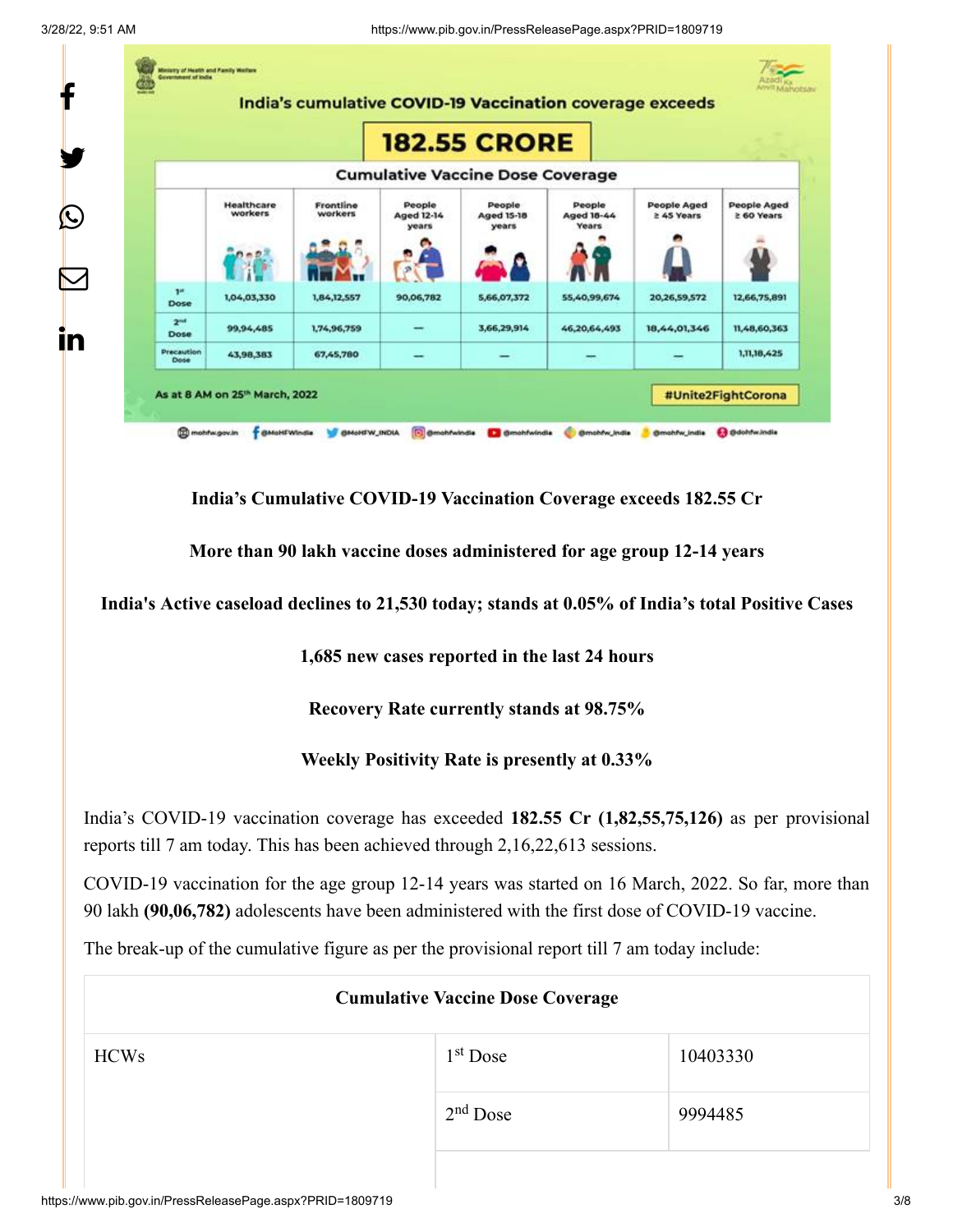| f  |                        | <b>Precaution Dose</b> | 4398383        |
|----|------------------------|------------------------|----------------|
|    | <b>FLWs</b>            | 1 <sup>st</sup> Dose   | 18412557       |
| C  |                        | $2nd$ Dose             | 17496759       |
|    |                        | <b>Precaution Dose</b> | 6745780        |
|    | Age Group 12-14 years  | 1 <sup>st</sup> Dose   | 9006782        |
| in | Age Group 15-18 years  | 1 <sup>st</sup> Dose   | 56607372       |
|    |                        | $2nd$ Dose             | 36629914       |
|    | Age Group 18-44 years  | $1st$ Dose             | 554099674      |
|    |                        | $2nd$ Dose             | 462064493      |
|    | Age Group 45-59 years  | 1 <sup>st</sup> Dose   | 202659572      |
|    |                        | $2nd$ Dose             | 184401346      |
|    | Over 60 years          | 1 <sup>st</sup> Dose   | 126675891      |
|    |                        | $2nd$ Dose             | 114860363      |
|    |                        | <b>Precaution Dose</b> | 11118425       |
|    | <b>Precaution Dose</b> |                        | 2,22,62,588    |
|    | Total                  |                        | 1,82,55,75,126 |

Following a continuous downward trend, India's Active Caseload has declined to **21,530** today**,** constituting **0.05%** of the country's total Positive Cases**.**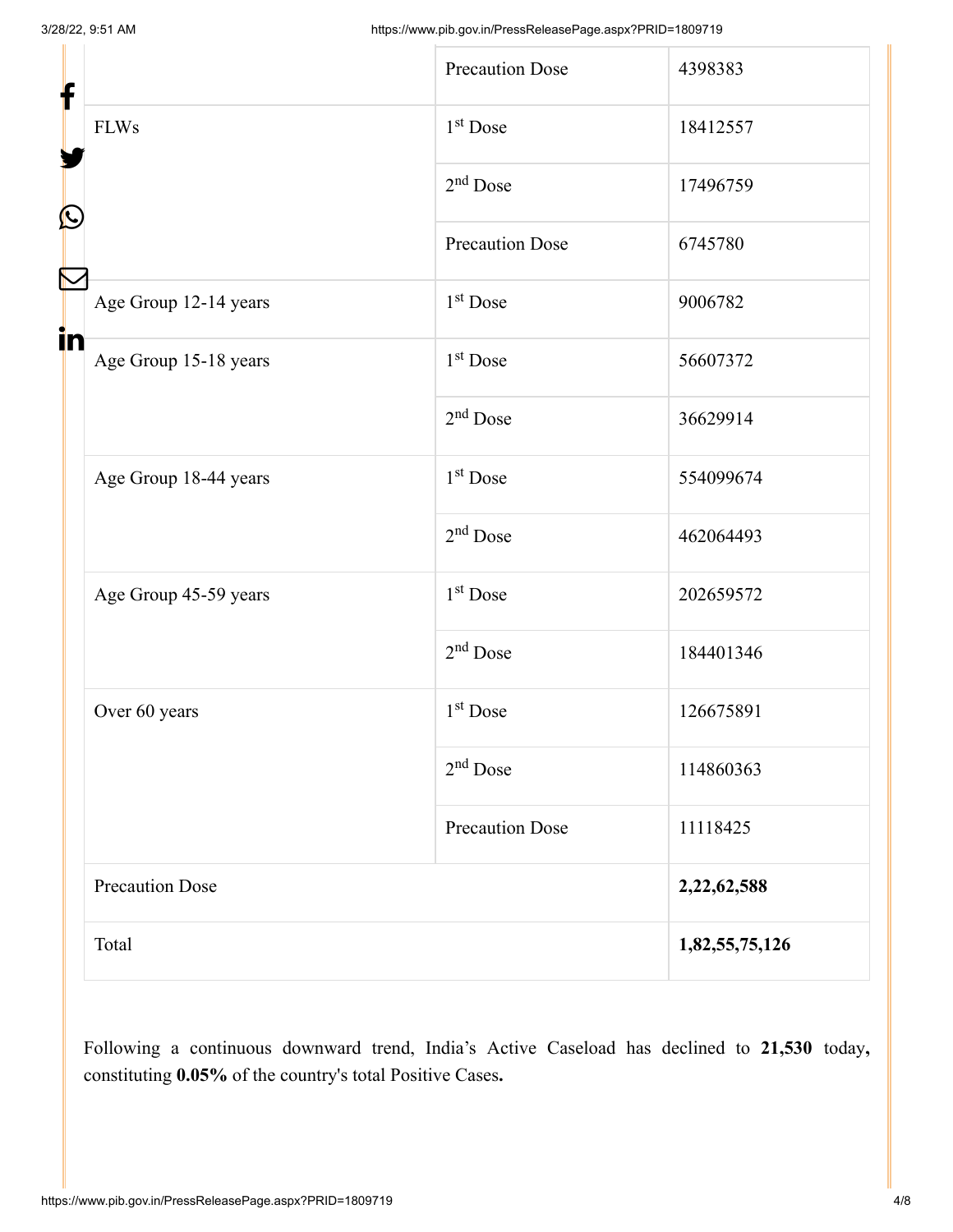3/28/22, 9:51 AM https://www.pib.gov.in/PressReleasePage.aspx?PRID=1809719



Consequently, India's recovery rate stands at **98.75%. 2,499** patients have recovered in the last 24 hours and the cumulative tally of recovered patients (since the beginning of the pandemic) is now at **4,24,78,087.**



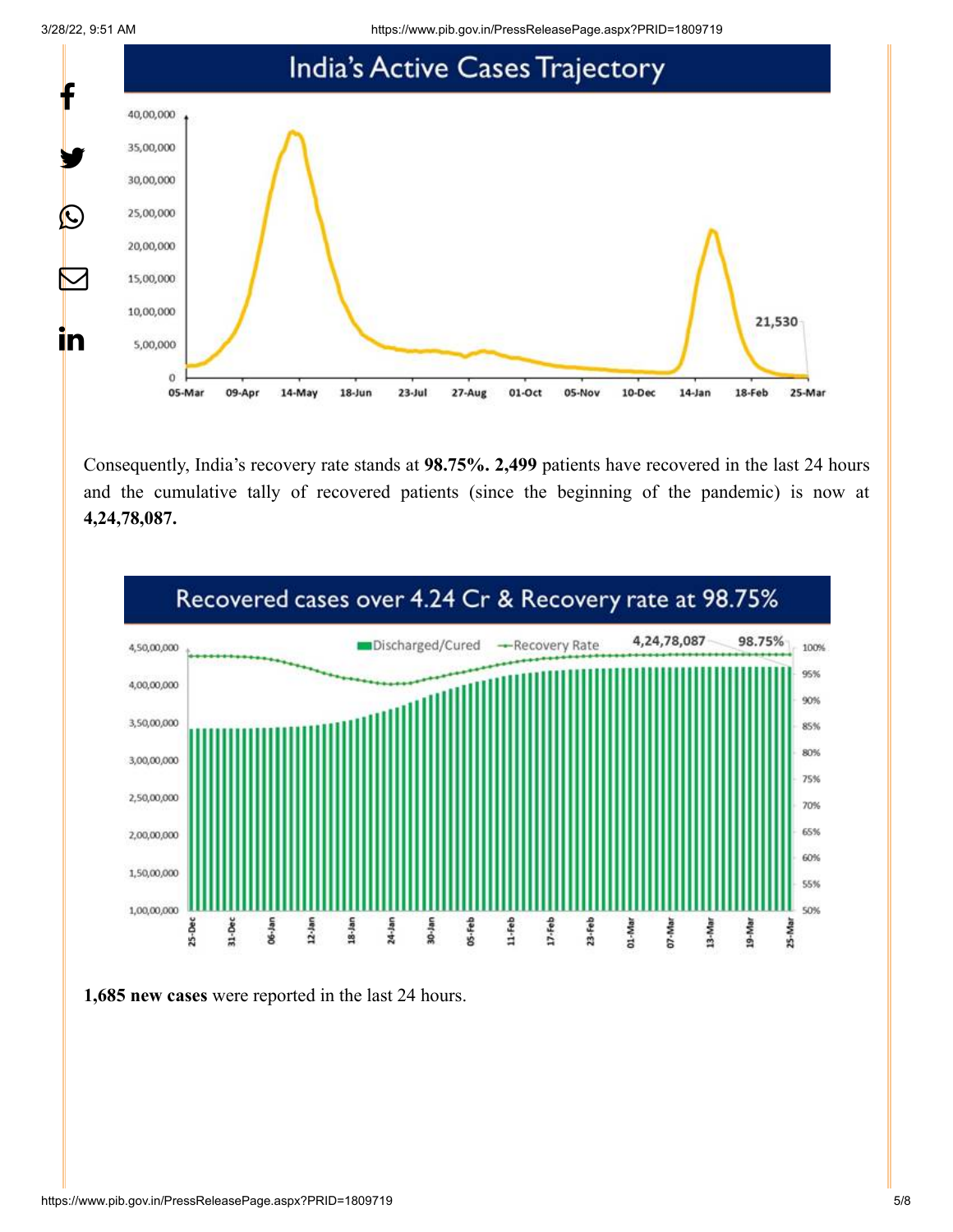3/28/22, 9:51 AM https://www.pib.gov.in/PressReleasePage.aspx?PRID=1809719



The last 24 hours saw a total of **6,91,425** COVID-19 tests being conducted. India has so far conducted over **78.56 Cr (78,56,44,225**) cumulative tests.

There has been a sustained fall in the weekly and daily Positivity Rates too. **Weekly Positivity Rate** in the country currently **stands at 0.33%** and the **Daily Positivity rate is also reported to be 0.24%.**



<https://pib.gov.in/PressReleasePage.aspx?PRID=1809452>

**Update on COVID-19 Vaccine Availability in States/UTs**

**More than 184.12 Crore vaccine doses provided to States/UTs**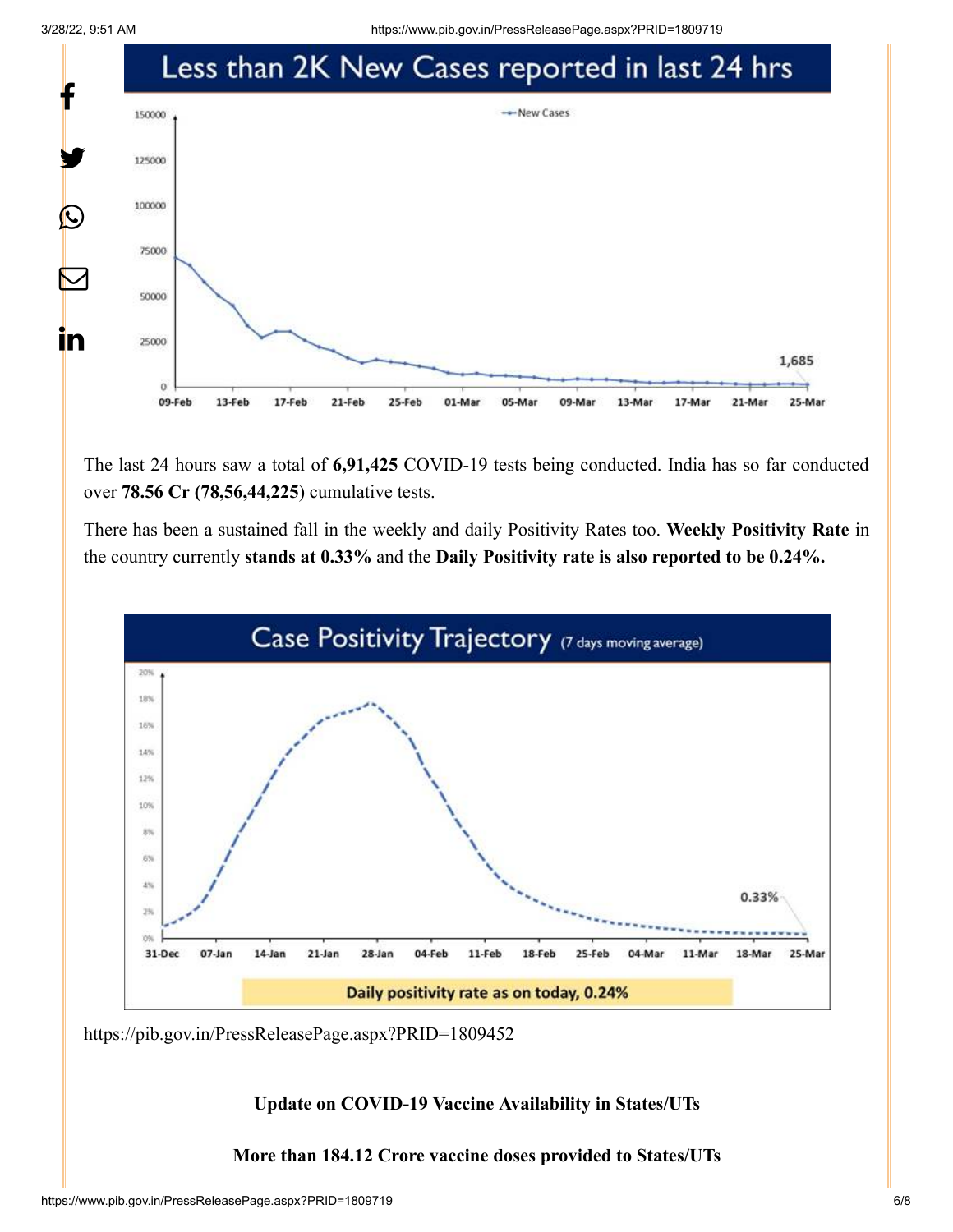### **More than 16.45 Crore balance and unutilized vaccine doses still available with States/UTs**

The Union Government is committed to accelerating the pace and expanding the scope of COVID-19 vaccination throughout the country. The nationwide COVID 19 vaccination started on  $16<sup>th</sup>$  January 2021. The new phase of universalization of COVID-19 vaccination commenced from 21<sup>st</sup> June 2021. The vaccination drive has been ramped up through availability of more vaccines, advance visibility of Waccine availability to States and UTs for enabling better planning by them, and streamlining the vaccine supply chain. f

As part of the nationwide vaccination drive, Government of India has been supporting the States and UTs by providing them COVID Vaccines free of cost. In the new phase of the universalization of the COVID19 vaccination drive, the Union Government will procure and supply (free of cost) 75% of the vaccines being produced by the vaccine manufacturers in the country to States and UTs.

| <b>VACCINE DOSES</b>     | (As on 25 <sup>th</sup> March 2022) |
|--------------------------|-------------------------------------|
| <b>SUPPLIED</b>          | 1,84,12,85,555                      |
| <b>BALANCE AVAILABLE</b> | 16,45,41,016                        |

More than **184.12 crore (1,84,12,85,555)** vaccine doses have been provided to States/UTs so far through Govt. of India (free of cost channel) and through direct state procurement category.

More than **16.45 Cr (16,45,41,016)** balance and unutilized COVID Vaccine doses are still available with the States/UTs to be administered.

<https://pib.gov.in/PressReleasePage.aspx?PRID=1809433>

**\*\*\*\***

**A.S**

(Release ID: 1809719) Visitor Counter : 203